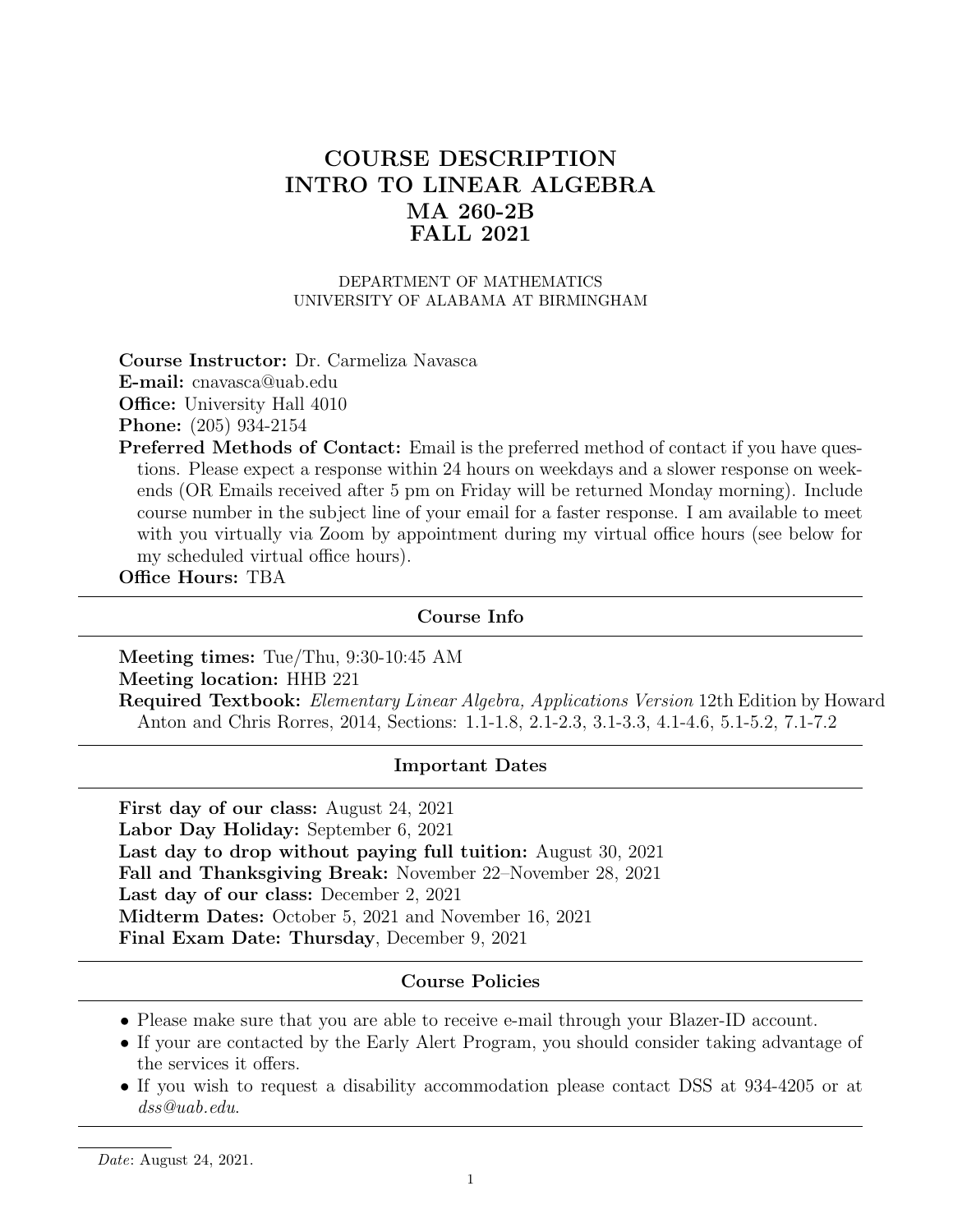# Course Description

linear systems, gaussian elimination, determinants, vector spaces, eigenvalues and eigenvectors, diagonalization, singular value decomposition, and applications in image compression, graph theory, population dynamics and computer graphics

### Course Content

- Linear Equations: Gaussian Elimination
- Matrices: Matrix Operations and Properties, Invertible Matrices and Inverses
- Determinants: Cofactor Expansion, row Reduction, Cramers Rule
- Euclidean Vector Spaces: Vectors, Norm, Dot Product and Distance, Orthogonality
- General Vector Space: Real Vector Spaces, Subspaces, Linear Independence, Basis, Dimension
- Eigenvalues and Eigenvectors
- Diagonalization: Symmetric Matrices, Orthogonal Diagonalization
- Selected Additional Topics: Singular Value Decomposition and Applications in Image Analysis, Graph Theory, Biology

### Class Management via Canvas

- Homework problems will be posted in canvas (<http://www.uab.edu/online/canvas>). Other class materials (class announcements, codes, grades and etc.) will be posted in canvas. Students should log in to canvas at least once a day! (I prefer to receive emails via canvas.)
- Homework assignments, projects and activities will only be collected on canvas.

## Assessment Procedures

- Student achievement will be assessed by the following measures:
	- Weekly class activity. Class activity will be due weekly. There will be no extension of deadlines for any reason. Class activity contributes 5% to the course average.
	- Weekly homework. Homework will be due weekly. There will be no extension of deadlines for any reason. Homework contributes 20% to the course average.
	- $-$  **Project.** The project contributes 10\% to the course average
	- Midterm exam. There will be two midterm exam. Each midterm exam contributes 17.5% to the course average.
	- $-$  **Final exam.** The final exam contributes  $30\%$  to the course average.

Grading Scheme: 25% class activity/hw, 35% midterm exams, 10% project, 30% final exam

• Your final grade is determined according to the following table:

| Course performance:   88-100   75-87   62-74   50-61   below 50 |  |  |  |  |  |
|-----------------------------------------------------------------|--|--|--|--|--|
| Final Grade:                                                    |  |  |  |  |  |

## Masking Requirements

Mask-wearing has proven to be one of the most successful mitigation strategies used to combat spread of the various variants of the COVID-19 virus. UAB requires face coverings indoors on campusregardless of vaccine status. Students who do not follow this requirement can be reported to Student Conduct.